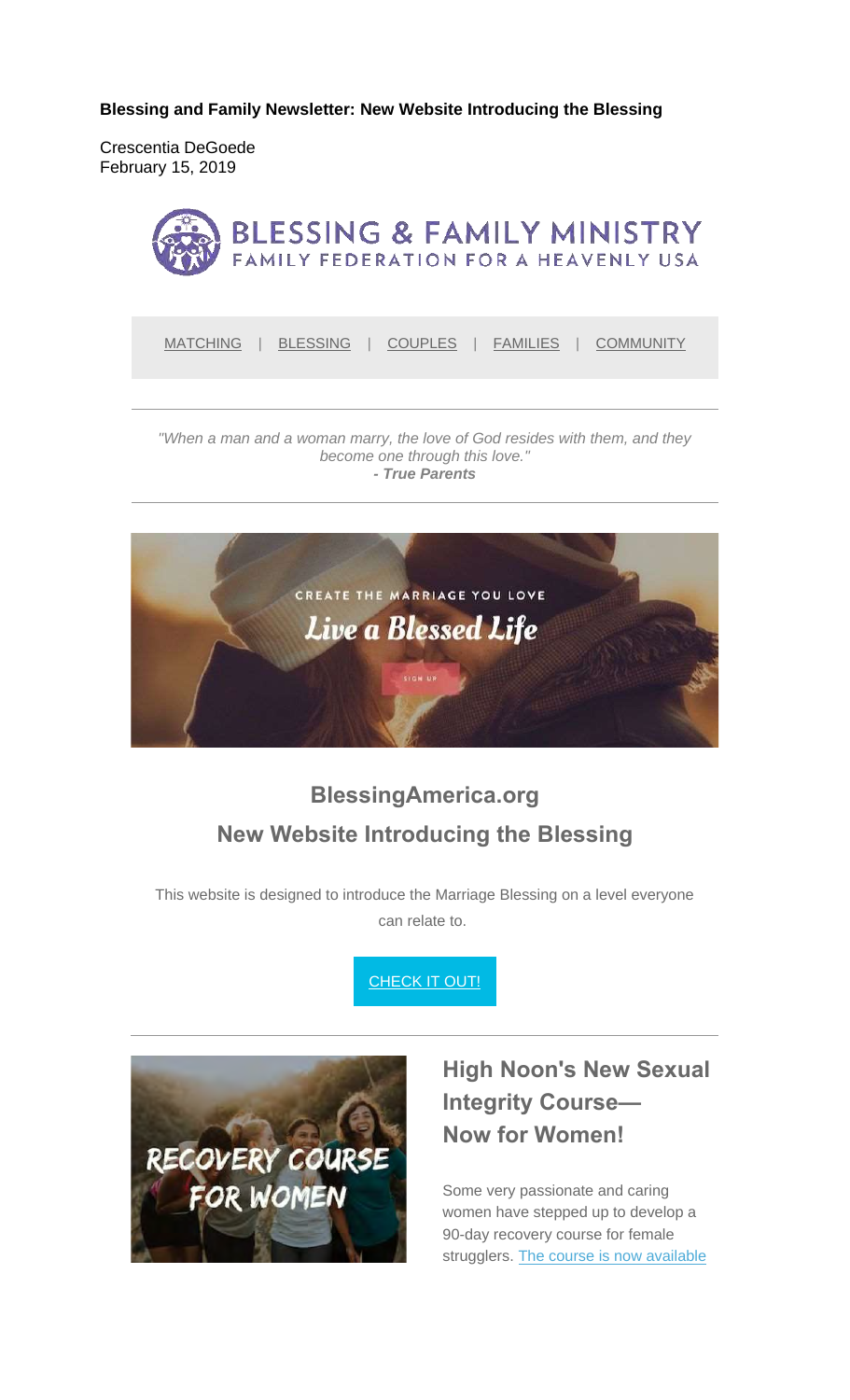

LEARN MORE



#### **Invite the BFM to Your Community**

We often visit communities simply because someone asked us. Our next stop might be near you! Just fill out this form to let us know you're interested.

LEARN MORE



### **Celebrating & Cherishing Between the Sheets**

Our attitude towards our souse during lovemaking and our attitude towards sex has a huge impact on the experiences we have together between the sheets!





### **Manners Matter: Four Easy Ways to Teach Kids How to Behave**

Children with great manners make friends easier, get along better with their teachers, and eventually, make much better employees and spouses.

LEARN MORE